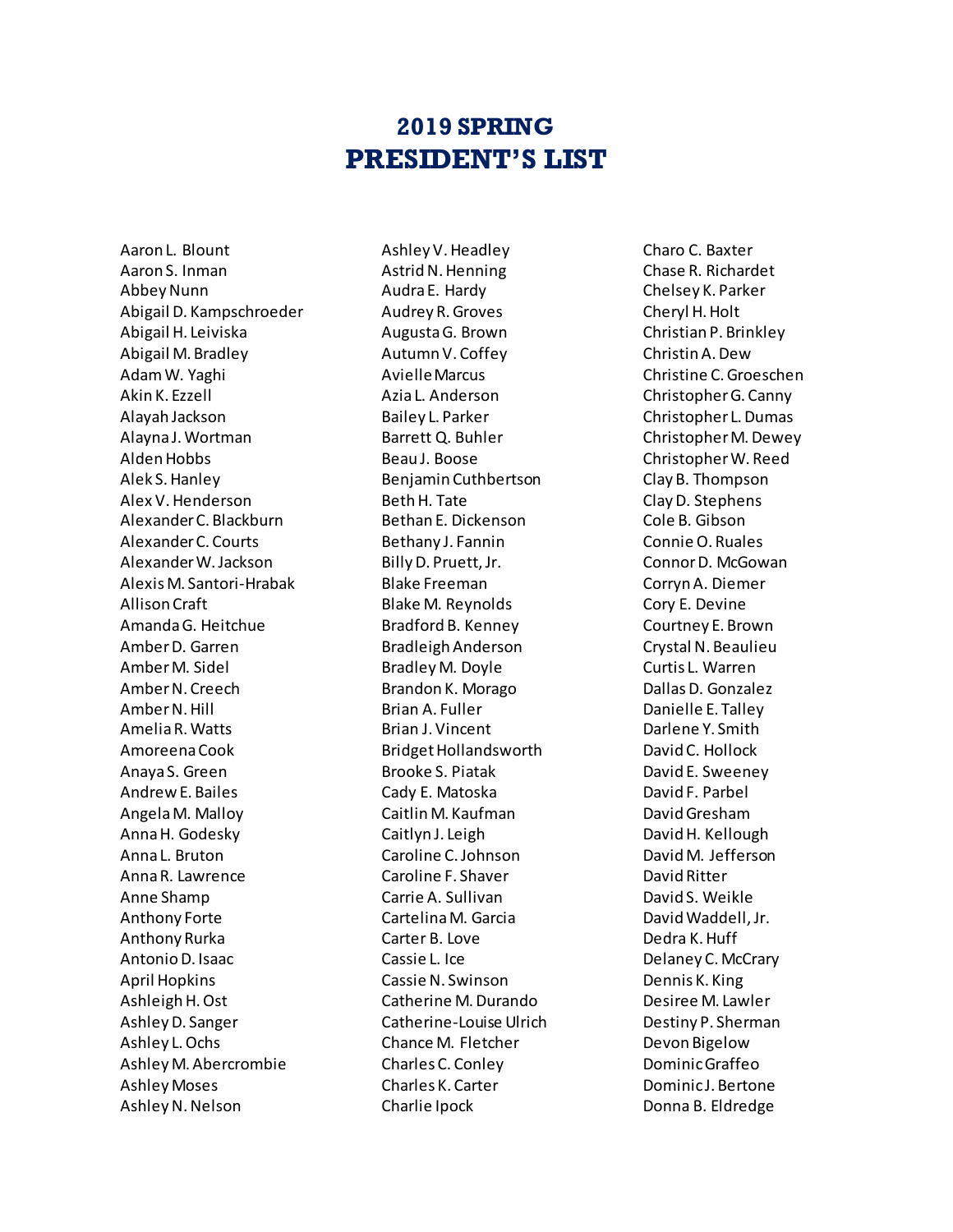Doris M. Ballard Dustin C. McLean Dylan J. Humphreys Eden N. Anderson Edward J. Madera Elizabeth K. Maners Elliott T. Rodgers Emilia Lopez-Lopez Emily Cannell Emily M. Toohey Emily N. Blair Emma L. Wilson Erica Gomez Murrieta Erin C. Taylor Erin L. Burney Erin L. Hayden Ethan R. Mairs Eva L. Walton Evan B. Manning Evan M. Starks Faith A. Vernelson Fernando A. Aldama Frank V. Fortunato Gabrielle A. Santos Gabrielle M. Giordano Garrett J. Richards Gary E. Thomas II Gavin D. Teets Gavin Greer Gavin T. Davidson Gerald L. Coates III Gerald V. Beattie Gilberto Oduardo-Suarez Giorgina K. Ciliselli Grace K. Stamp Grant W. Horne Greyson Pope Hailee Meeker Hailey G. Haight Haleigh M. Pollard Haleigh P. Weaver Haley B. Dillard Hali Ramos Hannah A. Jarman Hannah B. Oneal Hannah K. Connolly Hannah M. Mahon Hannah M. Snow

Hanne M. Jensen Harley E. Shearin Harold E. Heckerman Hayden E. Hill Hayden Miller Heather E. Stinson Helena N. Schutte Irina Cucos Jack B. Maple Jack T. Stevens Jacob K. Ingle Jacob M. McKinney Jacob R. Bolin Jaelyn K. Johnson James H. Burriss James M. Starr James P.Wright James R. Kinlaw James R. Moody Jamie Craner Jamie M. Blakeney Jamie M. Heter Jane E. Shaver Jane F. Sokoloski Janie N. Pirrello Jasmin Reyes Jason C. Henderson Jason J. Bolsoy Jaycee L. Cooper Jean M. Druhen Jeffrey Milan Jenna M. Hengeveld Jenna M. Hunter Jennifer G. Hewett Jennifer J. Harvey Jeremy C. Madden Jesseca M. Randall Jessica L. Bradley Jessica L. Robertson Jimmy L. Snead Joanna C. Proctor Jody A. Wolf Johanna R. Worth John C. Wharton John G. Burkee John L. Sullivan John M. McKeithan JohnM. Wilkerson

John P. Gonzalez Jonah L. Green Jonas A. Roca Jonathan C. Oehling Jonathan R. Johnson Jordan A. Clemmons Jordan A. Pope Jormarie Aponte-Morales Joseph D. LaRosa Joseph E. Tuney Joseph Knapik Joshua A. Kofroth Joshua A. Sutton Joshua C. Walsh Joshua R. Bowling Joshua T. Hikade Juan Lopez-Martinez Julia M. Schwarz Julianna Devito Juliona M. Jones Justin M. Schleinkofer Kaci E. Choate Kailey A. Weimer Kaitlynn M. Miller Kareen E. Lewis Karissa E. Sowers Karla V. Rosa Kassandra P. Labree Katherine C. Baker Katherine Woodrum Kathleen B. Lee Katrina M. Toney Kayla A. Drose Kayla W. Thomas Kaylyn N. Brinson Keeli A. Bresee Keith Tavalozzi Kelli M. Bagwell Kenn Q. Franceschini Kenneth D. Ganey Keven A. White Kevin J. Beasley Kevin J. Gallagher Kevin Maldonado Kevin S. Dunphy Kimberly A. Karpinski Kirby D. Leonard Kirby M. Fawcett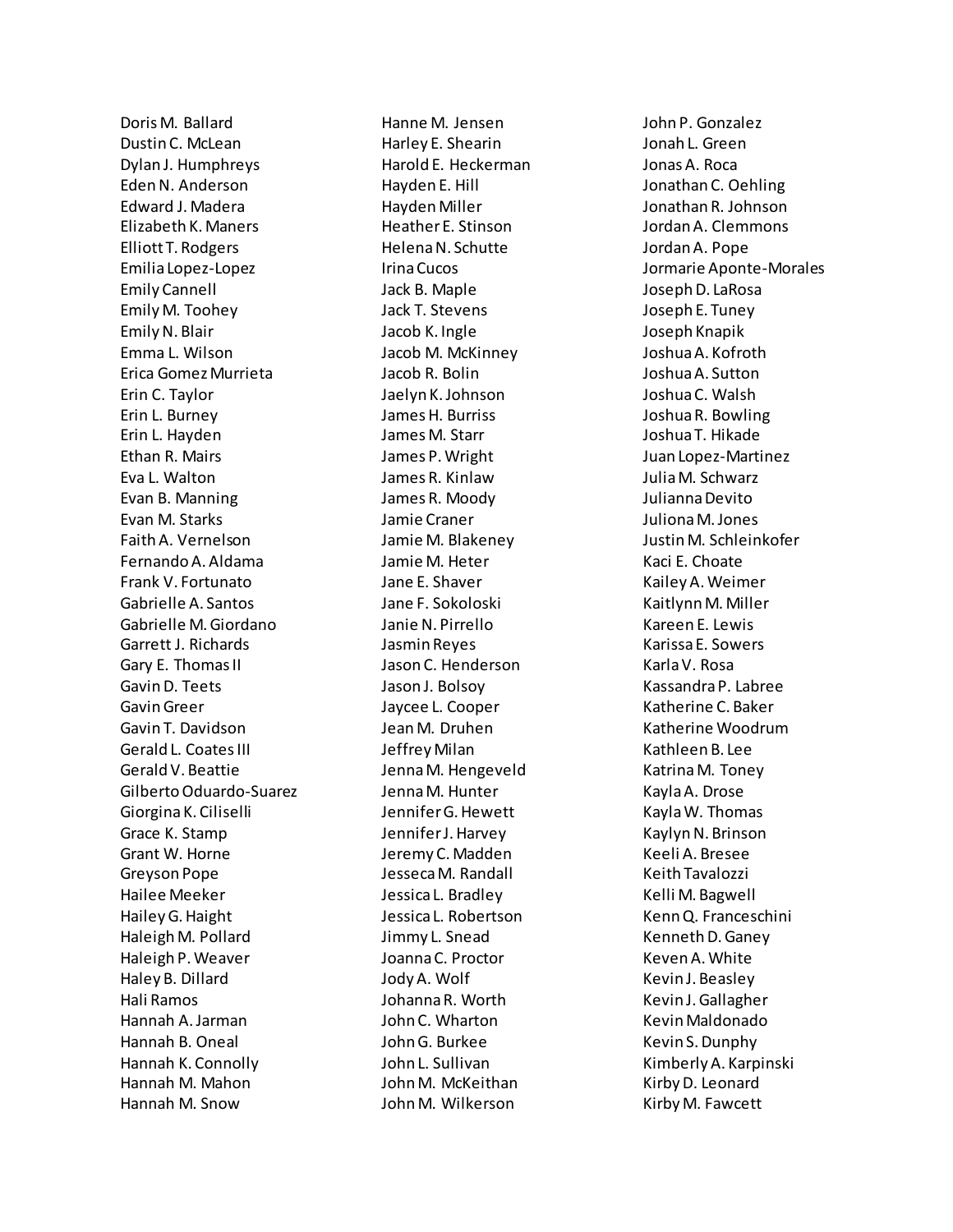Kolin A. Murphy Kyle W. Gushman Kylie Hillyer Kylie R. Severino Lagarris S. McLeod Landen S. Furr Lara-Grace Gourlay Laura B. Wilson Laura McGann Laura N. Hayes Lauren E. McMahon Lauren Fassnacht Lauren R. Tyler Leah O. Cramer Lee Norman Leigh A. Wimbish Leila V. Hornbuckle Lena G. London Leroy W. Gaston Levi Garner Lillian C. Taylor Lily G. Siegel Linda S. Somberg Lucia Martin Lyzzette S. Gonzalez Macey E. Meadows MacKenzie A. Kulak Madison G. Maranda Madison Kiser Madison L. Garvey Madison M. Spencer Madison R. Johnson Magen T. Naef Maggie K. Hall Makayla C. Morgan Marco K. Nardi Margaret R. Flores Margaret Vanderford Maria D. Gomez Marianna V. Staks Marie L. Schmid Marisa R. Fields Marissa A. Saba Marissa E. Silva Markus B. Schroeder Mary K. Wickre Mary M. Burney Mathew S. Congleton Matthew D. O'Connell Matthew H. Rivenbark Matthew J. Ticcino Matthew Mergenthaler Maya B. Cowan McKensi L. Norton McKenzie L. Dunlow Megan A. Kapparos Megan E. Vensland Meghan D. McDonald Meghan T. Wenner Melissa A. Kucharczyk Michael A. Friant Michael C. Cosenza Michael E. Wooldridge Michael Hanna Michael S. Earp Michelle A. Mormando Michelle J. Pulley Millie Y. Verdusco Mitchell P. White Molly A. Johnson Molly J. Woodman Morgan A. Graddon Morgan E. Sneeden Morgan Solomon Myla L. Blair Natalie C. Pridemore Nathan A. Caldwell Nathan R. Stine Nathaniel T. Nugent Ndabo K. Olivier Nicholas A. Vineis Nicholas J. Perry Nicholas P. McClendon Nichole L. Peters Nicole R. Kronengold Nicole R. Steenrod Nicole S. Derham Noah Hunnicutt Nya C. Herring Olivia D. Augi Olivia G. Ward Trent Olivia L. Lee Olivia M. Griffin Owen W. Gore Paige R. Robinson Patrick D. Bontrager

Paul A. Pindt Paula A. Rosen Penney L. Vasquez Perry K. Richards Peyton J. Casey Priscilla A. Wharton Rachel A. Smith Rachel H. Melnotte Randy D. Teal Rayford S. Newsom Robert E. Delong Robert J. Roth Robert P. Carl Rosa E. Godwin Ryan M. Graybar Ryan V. Weir Ryan Winseman Rylan Christensen RyleaM. Nesmith Samantha A. Slezak Samantha J. Schirtzinger Samantha K. Riddle Samantha K. Rivenbark Samantha L. Sheafer Sandra B. Hord Santonio D. Godwin Sara Fonseca Sara M. Helms Sara M. Riggs Sarah A. Mitchell Sarah A. Tompkins Sarah E. Burdette Sarah E. Lambert Sarah M. Tulloch Sarah R. McKenzie Scott R. Russ Scott Savarese Sebastian A. King Sergio Hernandez Shaheem C. Teachey Shana M. Vick Shane E. Warrington Shane Horton Shannon A. McCoy Shariah M. Miller Shelby R. Towne Skylar M. Simmons Spencer Credle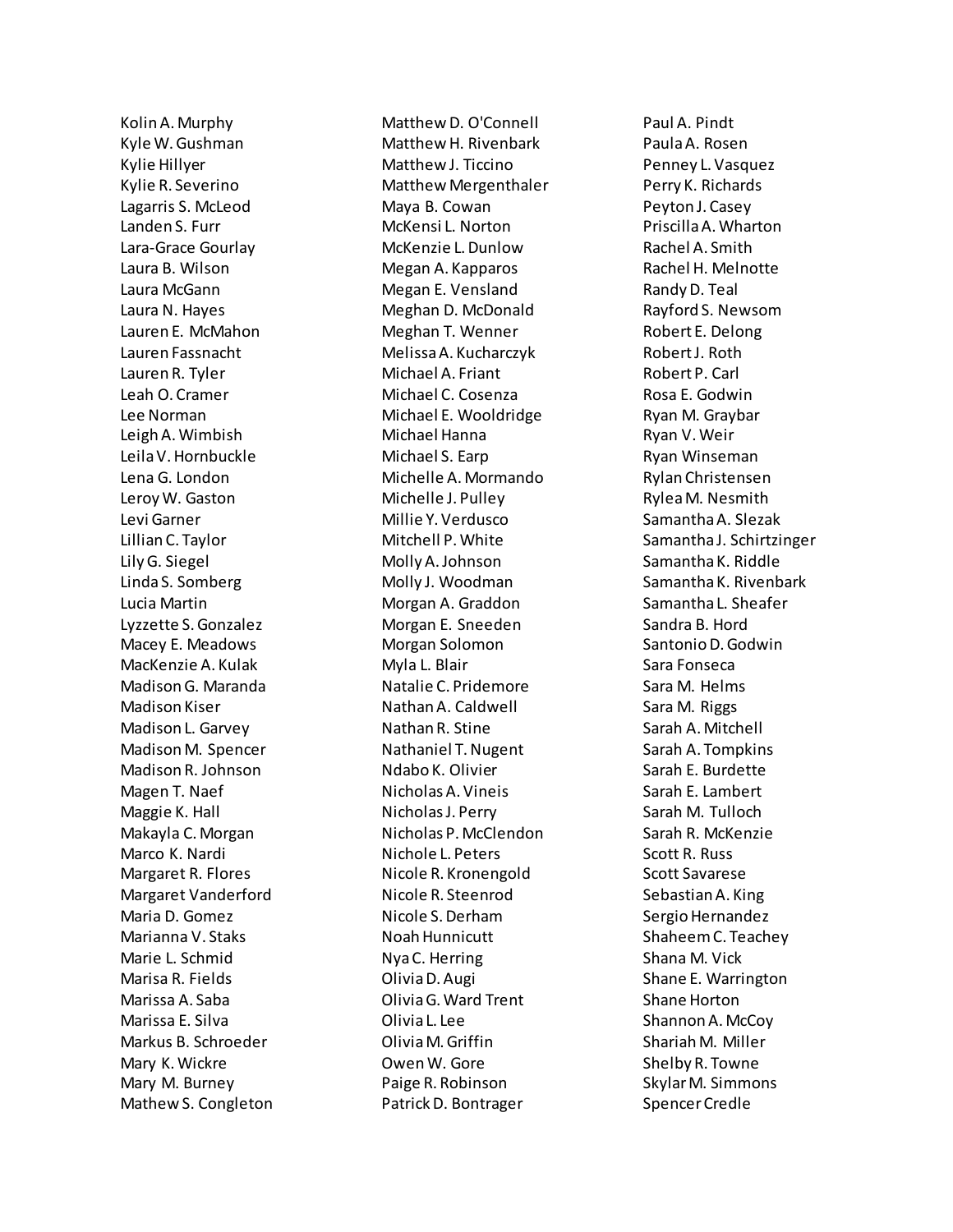Stacee M. Disko Stefanie M. Klinge Stephanie R. Glasscock Stephanie T. Martin Stephen A. Lind Stephen G. Wallin Steven K. Strouse Stewart Marr Sydney E. Hogan Tanner R. Batts Tatiyani J. Ramsey Tayler Camplin Taylor E. Bean Teigan H. Deluca Terrence B. Hernandez Theodore B. McIntire Thomas A. Beheler Thomas C. Alicardi Thomas D. Teeters Thomas E. McInville Thomas L. Gallant Tibor G. Toth Tiffany D. London Tiffany L. Lewis Timothy J. Fortunato Timothy P. O'Brien Torrance K. Hooker Trace A. Dietzen Tyler T. Huelsman Van C. Kirchhoff Victor Smyrnow Victoria K. Maners Victoria L. Barnett Victoria W. Bennett Virginia G. Varnum Wendell N. Brown Whitney A. Barrick Whitney C. Noble William E. Steyskal William L. Jaggers William P. Messick William Rommell Willie R. Lanier Yesenia M. Perez Yunkyeong Nam Zachary C. Pennington Zachary Hauser Zachary Koester